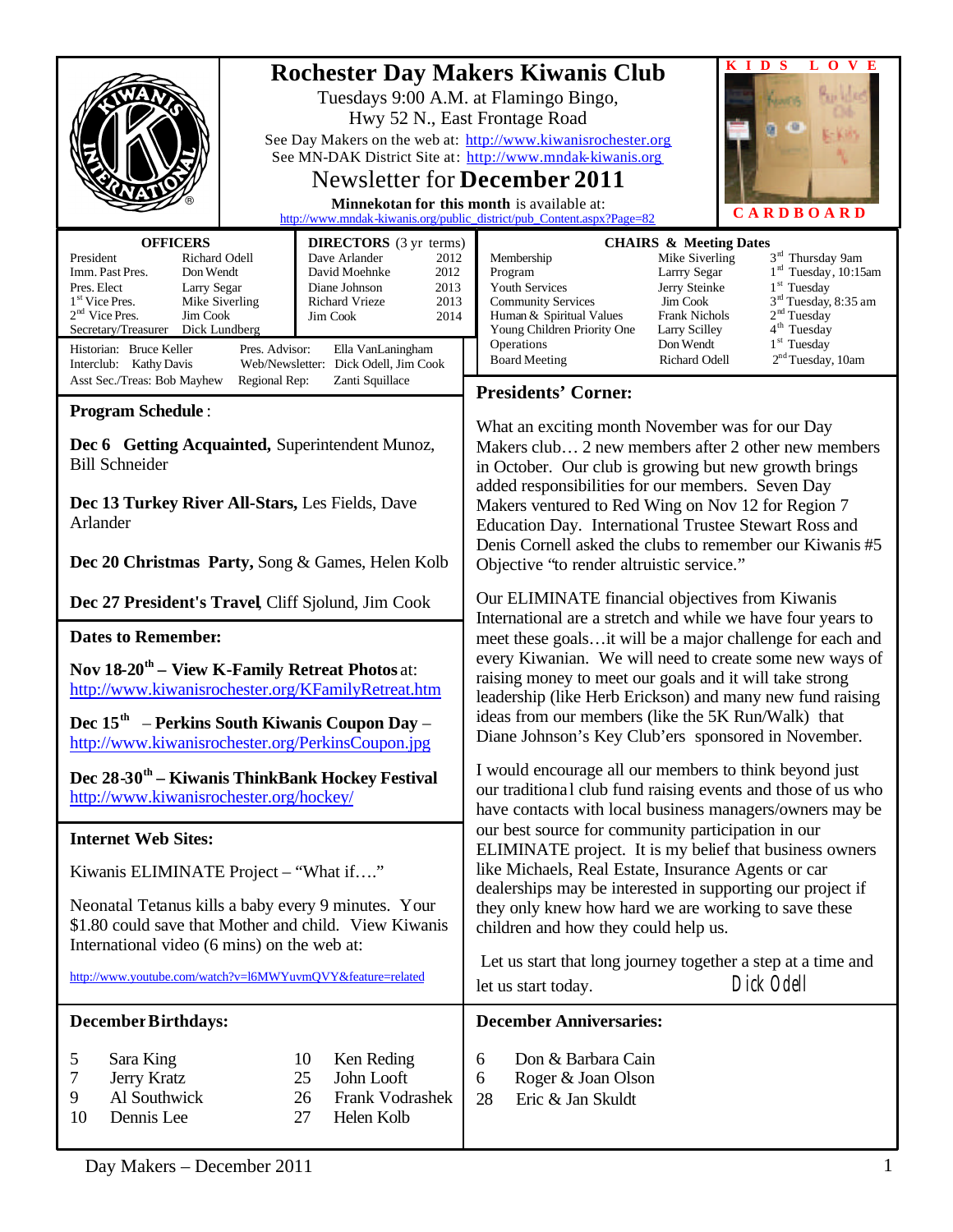#### **Secretary/Treasurer's Report – Nov 2011**

| <b>Bank 10/31/11:</b>          | \$18,211.43              |
|--------------------------------|--------------------------|
| <b>Administrative Account:</b> | \$13,824.95              |
| Service Account:               | \$2,637.98               |
| Hockey/YCPO:                   | 406.94<br>$\mathbb{S}^-$ |
| <b>Bike Repair:</b>            | 191.56<br>$\mathbb{S}$   |
| K-Family                       | \$1,150.00               |

**Day Makers on Leave:** Marv Anderson, Don Cain, Merlyn Jeche, Paul Lamoreux

**October Service Hour Statistics:** 687 hours by 55 members, 62% Participation.

#### **November Board Meeting Summary:**

Bob Lahtinen is continuing to communicate with the officers of the Kiwanis Hockey Festival and the other Rochester Kiwanis Clubs concerning interested clubs use of the existing 501c3 Charitable Corporation.

The board approved Nick Lauer and Vicki Snyder as new members.

The board approved a HyVee Coupon Book Fundraiser to benefit the Eliminate Project, coordinated by Herb Erickson.

The board encouraged the committee chairs to provide input to the newsletter each month.

### **COMMITTEE REPORTS**

**Membership-** Membership is increasing. The committee sees no reason to limit the size of the club.

**Program-** programs are scheduled through the end of January with one exception. Good programs are coming. Discussed the need for a better walk-around microphone and amplifier. Discussed an idea to suggest that speaker's first slide/PowerPoint list the topic and speaker's name.

**Community Service-** The coordinator for Bear Creek Trail Pick-up project will now be Dick Vrieze.

**Youth Services-** A five-year district Key Club Strategic Plan is being developed.The Reading Program at Pinewood School is going well.

Richard Lundberg, Secretary/Treasurer

**Kiwanis Mission Statement:**

**Kiwanis is a global organization of volunteers dedicated to changing the world one child and one community at a time.**

### **Day Maker Wins "Golden Deed Award": (11/11/11)**

The Exchange Club of Rochester on Wednesday night presented the Book of Golden Deeds award to longtime residents Glenn and Ella VanLaningham. The couple, married 52 years, were honored for the extensive volunteering they do in the community.



Glenn is a Rotarian and Ella is a Kiwanis Day Maker. The complete story of Ella and her husband's accomplishments are detailed in local newspaper at:

http://www.postbulletin.com/news/stories/display.php?id=1475048 Dick Odell

# **Card Board Box Fun:** Remember when..?

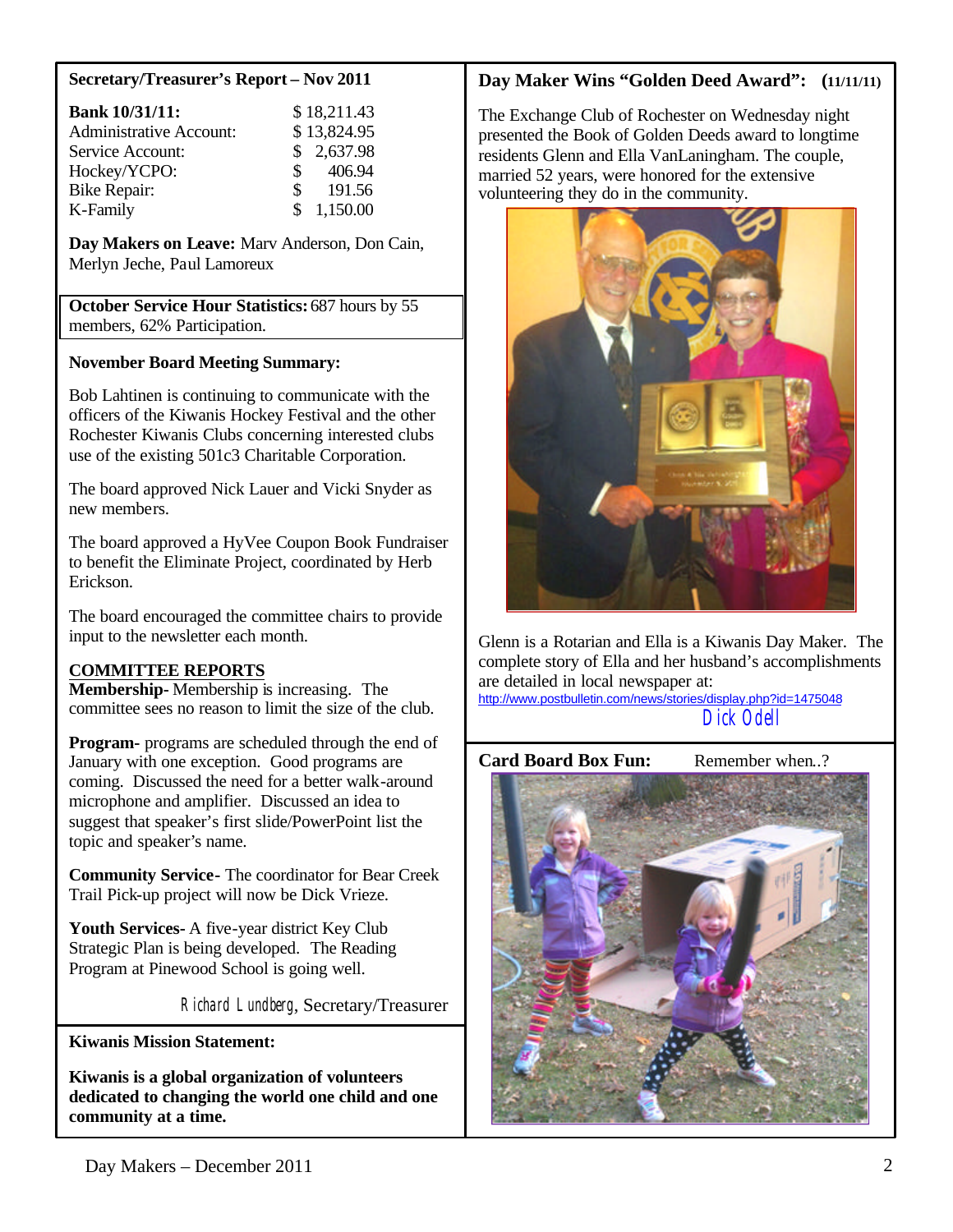### **ELIMINATE 5K Run/Walk at K-Family Retreat:**

What a great event for both the K-Family and for our Kiwanis Eliminate Project. What great weekend fun and fund raising. The enthusiasm of the youth and the carry thru of the adults really made the day special.

Brightest T-shirts of the day award goes to the Day Makers and their bright yellow ELIMINATE shirts. Big sellers!



With a great ELIMINATE message on the front.



**Save a life, of course!**

Over 100 Kiwanians and supporters made it a great weekend for the greater K-Family Retreat. And many \$\$\$ were raised to support the Kiwanis ELIMINATE project.

A big "well done" to Diane Johnson and her Key Club teams.

Dick Odell

## **MN-DAK District Region 7 Meeting:**

The Nov 12th meeting was well attended by over 85 members and district leadership, including 7 Day Makers. The key topics included additional info on the ELIMINATE project objectives and club level expectations. There was also special recognition of the Zeller Award participants ... including our own Ericksons.

A survey was conducted regarding possible interest and support from the District clubs for supporting a new district wide initiative called Miracle Fields. Additional information will be forthcoming at the club level after the survey is analyzed.

For me, the highlight of the meeting was getting to meet and talk with our International Trustee Stewart Ross, from Mankato. Stewart seems to be a very dedicated Kiwanian and his focus on MAGIC and Kiwanis Service will probably project him into the Vice President position at the International Convention in New Orleans.

But it is clear that both some financial support and especially our club, region and district level support at the actual convention will be required to help him make his goal a reality. If he is elected VP he would then become President of Kiwanis International in 2015, which would be the Kiwanis Centennial.

And of course there was some "special fun" with Crazy Mary and Diane Johnson taking the lead with "Key Club is our name, Service is our game" as they drove their ELIMINATE project which was so "ducky".



Dick Odell

**Internet Web Tips:**

**Become a Google Master** …read these 10 tips. http://mashable.com/2011/11/24/google-search-infographic/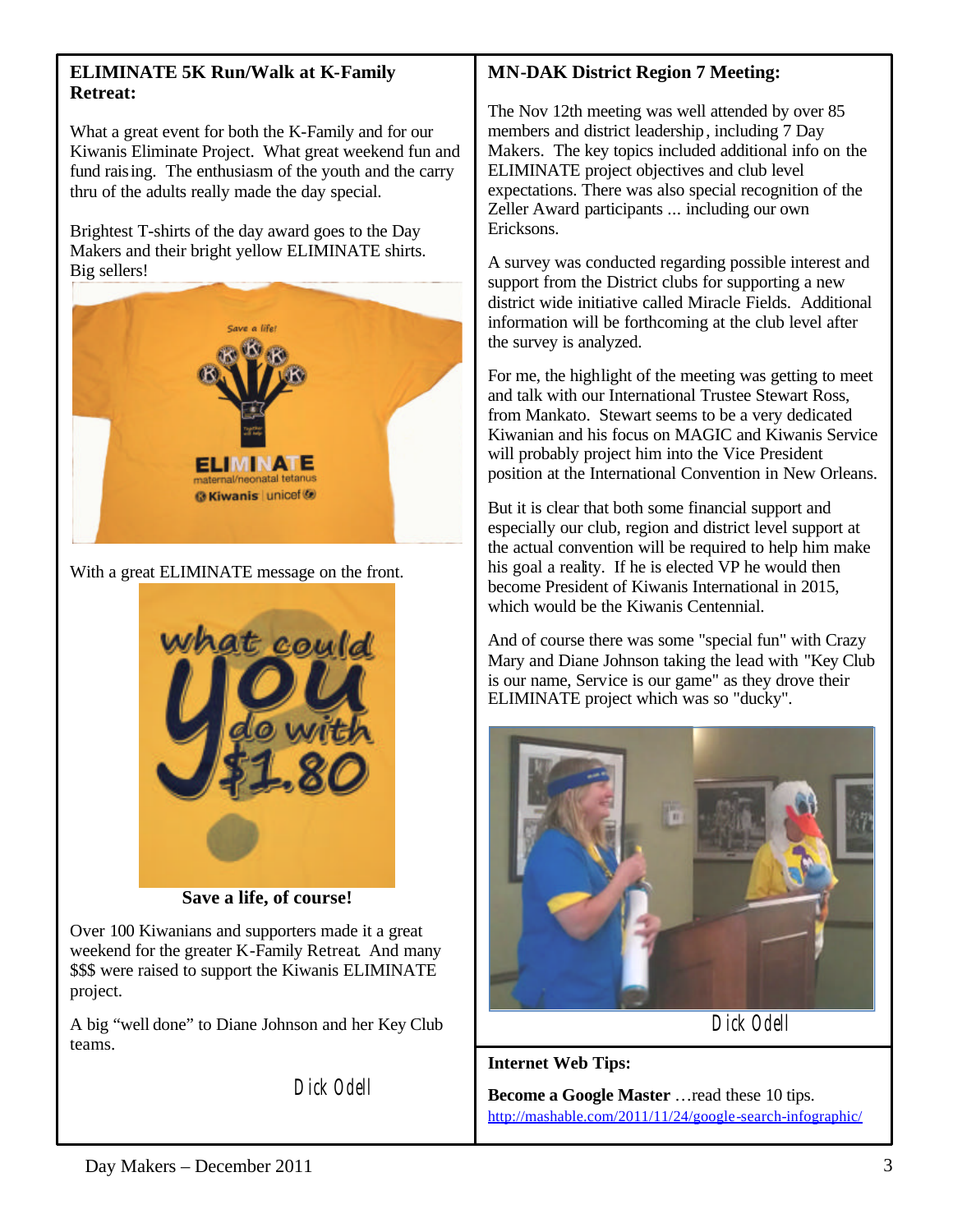| <b>New Member:</b>                                                                                                 | <b>Nick Lauer</b>                                                                                                                                                                                                                                                                                                                                                                                                                                                                                                                                                                                                                                                                                                                                                                                                                                                                                                            | <b>New Member:</b>                                                                                                                                                                                                                                                                                                                  | Vicki Snyder                                                                                                                                                                                                                                                                                                                                                                                                                                                                                                                                                                                                                                                                                                                                                                                                     |
|--------------------------------------------------------------------------------------------------------------------|------------------------------------------------------------------------------------------------------------------------------------------------------------------------------------------------------------------------------------------------------------------------------------------------------------------------------------------------------------------------------------------------------------------------------------------------------------------------------------------------------------------------------------------------------------------------------------------------------------------------------------------------------------------------------------------------------------------------------------------------------------------------------------------------------------------------------------------------------------------------------------------------------------------------------|-------------------------------------------------------------------------------------------------------------------------------------------------------------------------------------------------------------------------------------------------------------------------------------------------------------------------------------|------------------------------------------------------------------------------------------------------------------------------------------------------------------------------------------------------------------------------------------------------------------------------------------------------------------------------------------------------------------------------------------------------------------------------------------------------------------------------------------------------------------------------------------------------------------------------------------------------------------------------------------------------------------------------------------------------------------------------------------------------------------------------------------------------------------|
| the University of St. Thomas in St. Paul and he<br>and Film and English minors.<br>of Kangen water.<br>objectives. | Nick grew up in Appleton WI. He graduated from<br>Appleton East High School where he played a total of<br>five different sports. After high school Nick attended<br>graduated in 2009 with a Broadcast Journalism major<br>Nick was in both Key Club and joined Kiwanis in<br>Madison Wisconsin, where he was president of his club.<br>In the summer of 2009, he married his wife Emily in<br>Dallas, Texas and shortly after they moved to Madison,<br>WI so she could attend the University of Wisconsin for<br>grad school. After Emily graduated in May she got a job<br>at Mayo and we moved to Rochester in September 2010.<br>Nick has been working with Enagic for the last two<br>years and educating people on the beneficial properties<br>He says his life mission is to help people, both with<br>health and life situations and through his work and<br>Kiwanis he should been able to accomplish both of his | years. Prior to moving here she lived in Albert<br>Germany.<br>Vicki's background is in human resources and<br>as a volunteer coordinator for Catholic Charities.<br>and cheerful this is a natural fit. Vicki has been<br>appearing at and face painting for several other<br>organizations and in homes.<br>spread holiday cheer. | Vicki Snyder has lived in Rochester for the past 25<br>Lea, Rochester, New York and spent two years in<br>She has been happily married for 17 years to Bruce<br>Snyder who has a wonderful sense of humor and much-<br>needed patience to be married to Vicki all these years.<br>management. In addition to having her own speaking<br>business for the past 13 years she also works part-time<br>During the holiday season you may see Vicki zipping<br>around town as Mrs. Claus. Since she is short, chunky<br>portraying Mrs. Claus for 15 years and has been thrilled<br>to be part of the Mpls. Holidazzle parade as well as<br>Depending on the emotional appeal to appear she often<br>charges only her weight in candy canes. ha ha ha. No,<br>she most often donates her time as Mrs Claus so she can |
|                                                                                                                    |                                                                                                                                                                                                                                                                                                                                                                                                                                                                                                                                                                                                                                                                                                                                                                                                                                                                                                                              |                                                                                                                                                                                                                                                                                                                                     |                                                                                                                                                                                                                                                                                                                                                                                                                                                                                                                                                                                                                                                                                                                                                                                                                  |



**Welcome to Day Makers Vicki.** Judy Lien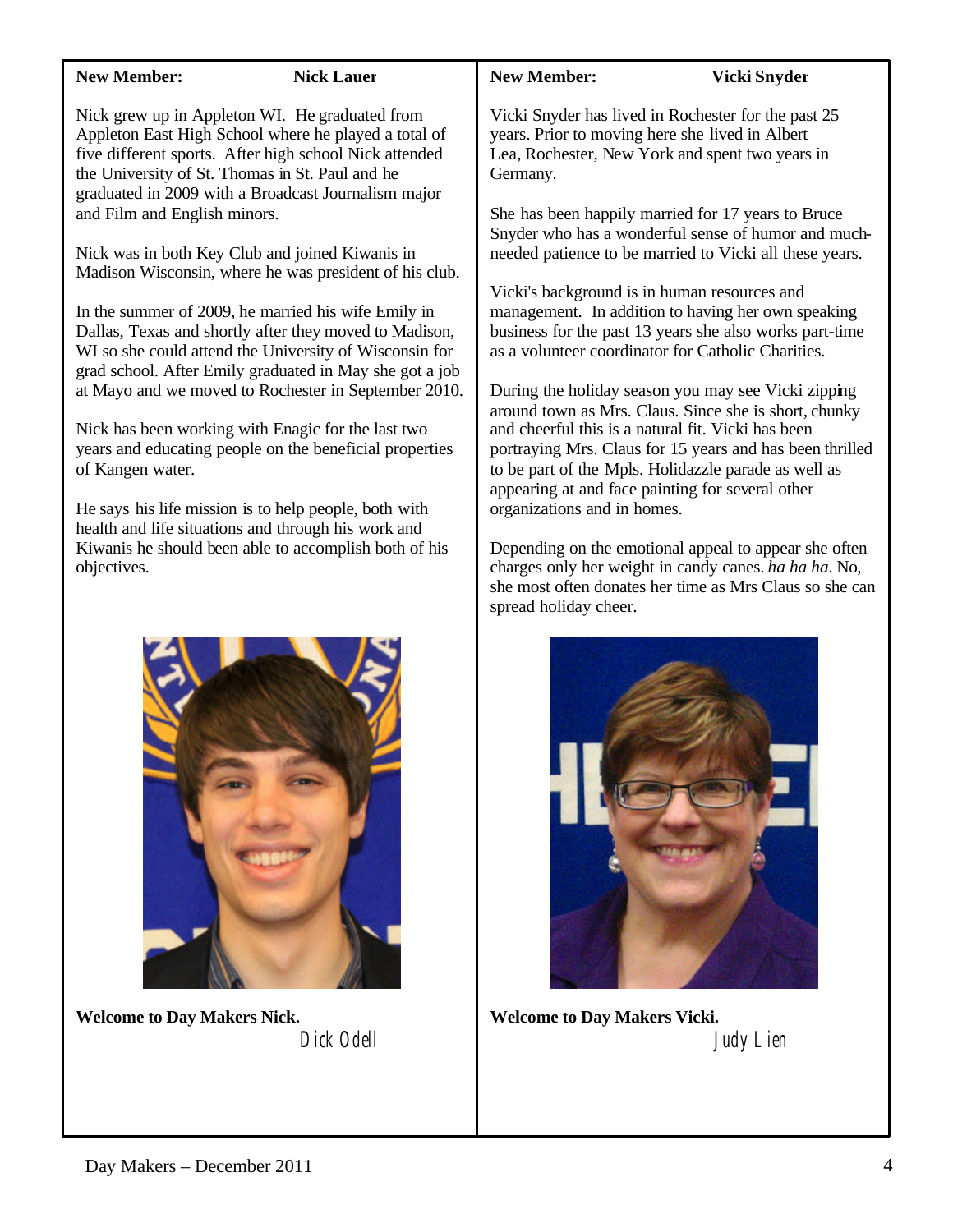### **Program Committee Report** :

Many thanks to Bob Mayhew, Dave Arlander, Bev Livesay and Shirley Rossi for bringing us excellent programs in November. December promises to be another top set of presenters including our new school superintendent, the Turkey River All Stars leader and a former presidential travel staff. Don't forget to bring your spouse to our Christmas Party to enjoy goodies brought by all the club members. We will have a good time with exciting games, a drum show and other Christmas activities.

If any members have heard a presentation you think our Day Makers would enjoy, contact one of our committee members, Marv Anderson, Dave Arlander, Jim Cook, Roger Field, Dallas Glaser, Dick Hall, Chuck and Margee Jacobson, Helen Kolb, Nick Lauer, Bev Livsay, Joanne Markee, Connie and Bob Mayhew, Jim Morton, Shirley Rossi, Bill Schneider, Mike Siverling, Eric Skuldt, Al Southwick, Dave Truxal, Ella VanLaningham and Bob Wenner and they will help you extend an invitation and a booking date.

We meet after the regular meeting on the first Tuesday of each month.

Larry Segar – Program Committee Chair

### **Miracle Field of Rochester:**

"The Miracle League" is a charitable organization that provides individuals with mental and/or physical challenges an opportunity to play baseball as a team member in an organized league. There is something about playing the game of baseball that lights up kid's eyes, but for individuals facing physical and mental challenges, that opportunity can often be a difficult first step. The Miracle League gives these individuals the opportunity to get out in the sunshine, and enjoy playing the game of baseball in its purest form.

Day Makers will be hearing more about this upcoming project as we get closer to the spring season. Rochester has one Miracle Field adjacent to the Watson Field Complex in NW Rochester just off West River Road.

The field is a solid surface, two color turf, which allows handicapped accessibility over the entire field. The bases are painted on the field so they don't create tripping hazards or obstacles. Children and adults using wheel chairs, crutches, or walkers can easily maneuver the entire field. See photo  $\rightarrow$ 

http://miracleleaguemn.com/

Dick Odell

### **Chanhassen Trip 2012:**

We will be going to Chanhassen on February 15, 2012, to see the production of "Hairspray". It must be good because it's been on for months and is scheduled until May. I'm going to turn this trip into a fundraiser for the **EliMiNaTe** project - here is how it will work.

Every year I get 2 free tickets for organizing the trip- I never use them, I always pay the same as everyone else, that is where the money comes from for the "sweetheart's" necklace, the bananas, the prizes, the bus driver's \$20.00 trip etc.etc. We usually have some money left over and it goes to the club. Starting this year, I will only get the necklace, after all this is our Valentine "Sweetheart" trip.

No prizes and we can each tip the driver \$1.00 per couple if you are so inclined - no obligation, bus drivers often don't get tips from many passengers. I have also learned that if we pay early (about 2 weeks) we get another free ticket, that's more money for the fundraiser. The bus cost is up, \$650.00 this year, but we will have a 57 passenger bus (it's all they use now), so I called Chanhassen and got 6 more tickets, that will lower our costs individually and also contribute to the fundraiser.

Bottom line is the only thing I would like you all to do is pay a little earlier (about 2 weeks) so we can get the free ticket. This gives us an added incentive to go and the whole trip will be as much fun as ever.

Herb Erickson

PS: I will probably pop for the bananas. I wouldn't want anyone's potassium to get low.